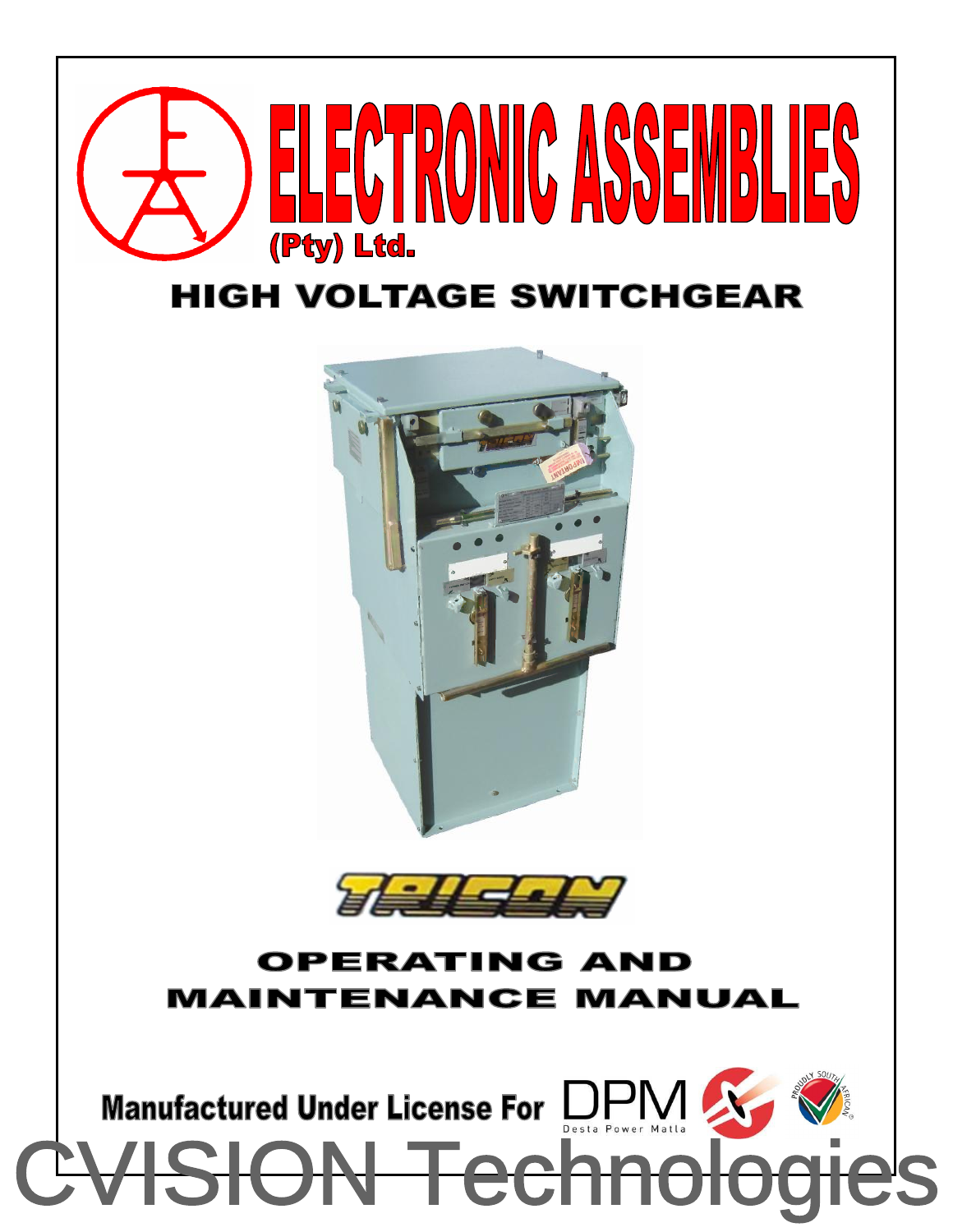#### **OPERATING AND MAINTENANCE MANUAL**

## **Contents**

| <b>Introduction</b>             | 3              |
|---------------------------------|----------------|
| Installation and commissioning  | 3              |
| Inspection of equipment on site | 3              |
| Installation                    | 3              |
| Oil filling                     | $\overline{4}$ |
| Cabling                         | 4              |
| Filling of compound cable boxes | 4              |
| Filling of oil cable boxes      | 4              |
| Dry type cable boxes            | 4              |
| <b>Cable Testing</b>            | 5              |
| <b>Operating Instructions</b>   | 5              |
| <b>Ring Switches</b>            | 5              |
| <b>Transformer Fuse Switch</b>  | 6              |
| Fitting/replacing fuse links    | $\overline{7}$ |
| Changing fuse sizes             | $\overline{7}$ |
| <b>Transformer Earth Switch</b> | 8              |
| <b>Maintenance</b>              | 8              |
| Mechanisms                      | 8              |
| Contacts / Oil                  | 8              |
| Paint                           | 8              |
| <b>Fuse Link Operation</b>      | 9              |
| <b>Important Note</b>           | 9              |
| Figures / Drawings              | $10 - 13$      |
| <b>Company Details</b>          | 14             |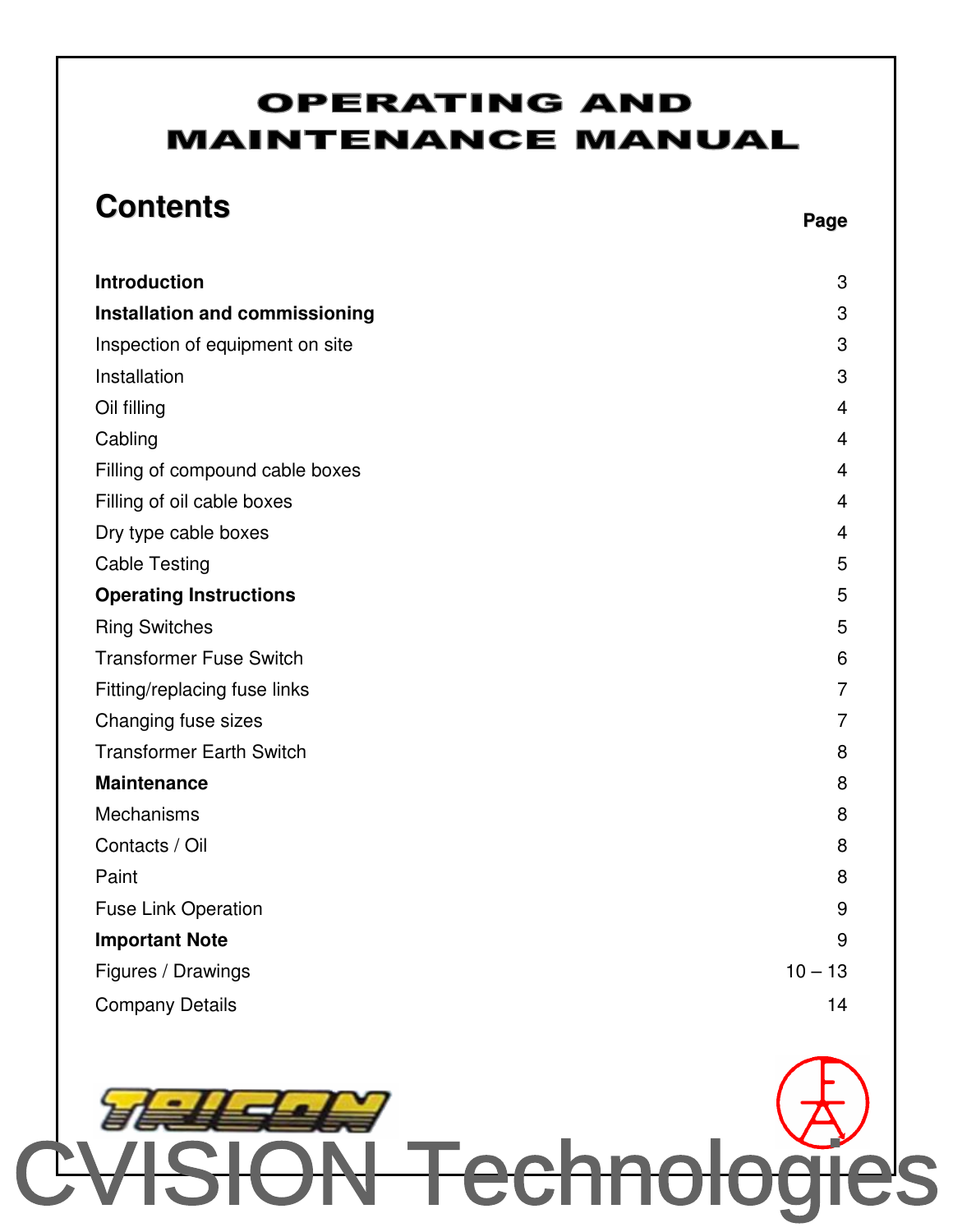

## **Introduction**

This manual contains instructions regarding correct procedures for installation, operation and maintenance of the TRICON range of Ring Main Units.

TRICON Ring Main Units have been designed and tested in line with the latest IEC Specifications and will, if the correct procedures are followed, have a long and trouble free life. The TRICON is suitable for free-standing applicators, indoors or outdoors, and is particularly suited for compact mini-substation application.

The basic TRICON type 2RF comprises two ring switches and a fused transformer switch. All switches are hand operated. Spring assisted mechanisms ensure that switching action is independent of the speed of the handle operation.

Operation is logical and simple. Visible interlocks are easy to operate and are mechanically sound.

The operating locations for the ring switches and the transformer switch are on the front of the unit. The cable testing facilities are located on the sides of the unit. (Fig. 1 and 2). Cable boxes suitable for oil or compound filling and "XLPE" type terminations are available. Alternatively, the unit can be supplied with a pedestal suitable for "XPLE" terminations. The advanced double contact break design gives very short arcing times, thereby extending contact life, while the reduced carbon contamination of the oil extends the period between routine maintenance services.

Modular construction of the TRICON allows for quick and easy change of complete mechanisms.

#### **Installation and Commissioning**

*CAUTION: MECHANISMS CAN BE DAMAGED IF THE UNIT IS OPERATED WITHOUT THE TANK BEING FILLED WITH OIL AND / OR WITHOUT FUSE LINKS BEING FITTED.*

#### **Inspection of equipment on site**

On arrival at site the equipment should be examined and any damage caused in transit and any shortage of accessories should be reported to the supplier immediately.

#### **Installation (Fig. 3)**

The unit should be bolted to a solid level plinth with 12mm rag bolts. Use a spirit level to ensure the all important unit levelling. (See Fig. 3 for floor plan dimensions).

*WARNING: If the unit has been stored for a period, suitable precautions must be taken to dry out the unit prior to commissioning.*

## **Page 3** [CVISION Technologies](http://www.cvisiontech.com)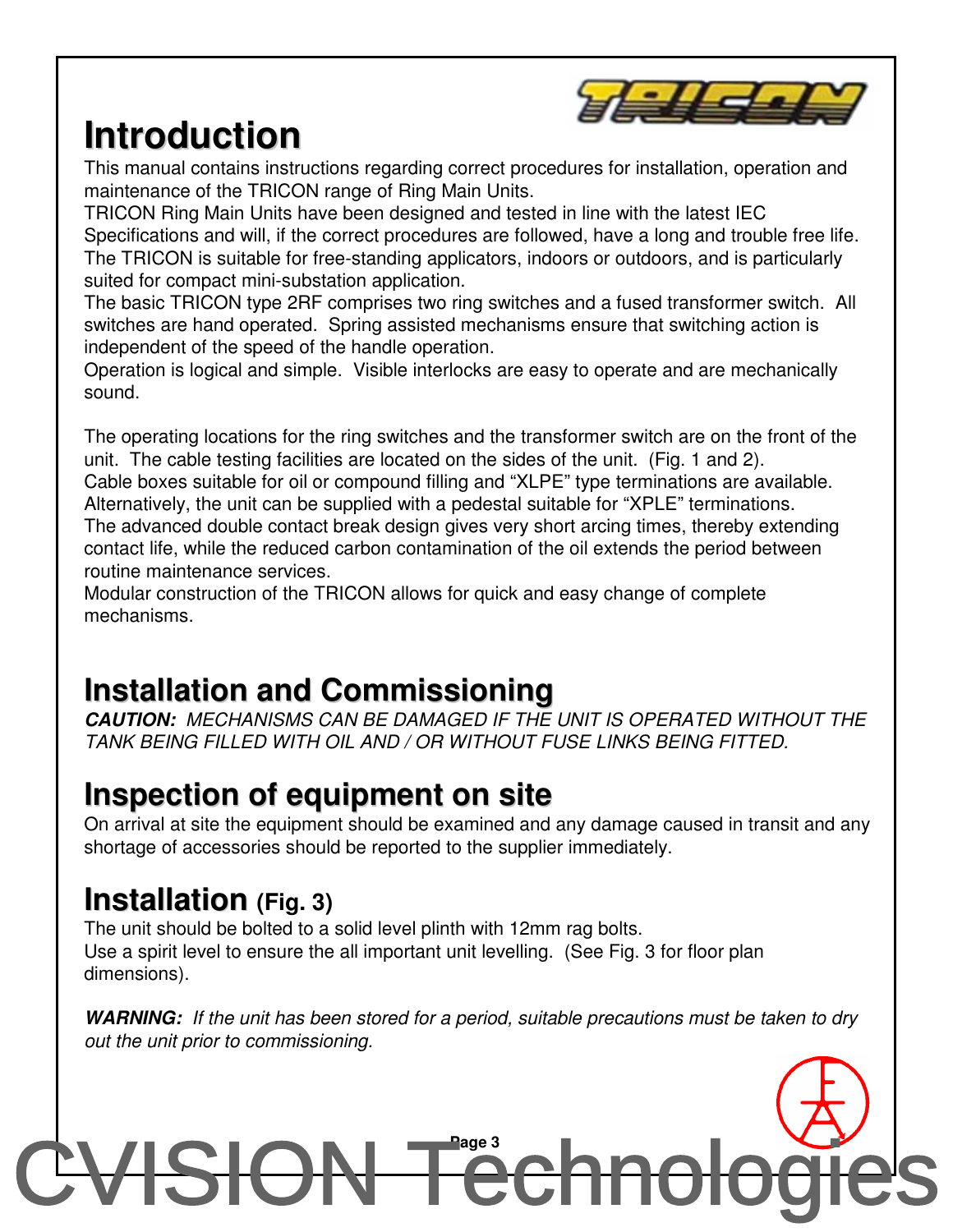### **Oil Filling**



*All units are shipped without oil.* Insulating oil to SABS Specification No. 555 must be used and the unit can be filled after the top cover is removed. The oil level is indicated inside the switching chamber and by an external glass oil level indicator

*Note: The level indicated on the label adjacent to the oil level indicator indicates the level of* the oil with fuse links fitted (either long or short) and the switch closed. Prior to filling the unit, *the oil should be tested in accordance with BS 148: 1972.*

#### **Cabling (Fig. 3)**

Cable boxes are fitted with removable cover plates and gland plates for easy access. After connection, ensure that the inside of the box and bushings are clean and dry before replacing the cover plate.

Cover plates and gland plates are sealed with a flat section of "Neocork" and these should be examined for damage before fitting.

Torque cover nuts in a cross pattern to 15nm. To prevent corrosion, cover the studs with antirust paint after assembly.

#### **Filling of compound cable box**

To fill the compound insulated box, remove the cover of the filling spout and after pre-heating the box, fill with hot compound to the top of the filling spout. Allow the compound to cool and top up with more compound.

Generally, the compound should be heated to between 160ºC and 180ºC for pouring and 140ºC for topping up, but compound manufacturer's instructions should always be followed.

#### **Filling of oil cable box**

To fill the oil cable box the filler spout cover must be removed. After filling, replace filler spout cover, taking care not to damage the "Neocork" gasket.

#### **Dry type cable boxes**

The TRICON cable bushings are not spaced for air insulation. Dry type cable terminations have to be insulated by means of high voltage heat shrink insulation or high voltage insulation tape. In both instances the manufacturer's instructions should be followed.

## **Page 4** [CVISION Technologies](http://www.cvisiontech.com)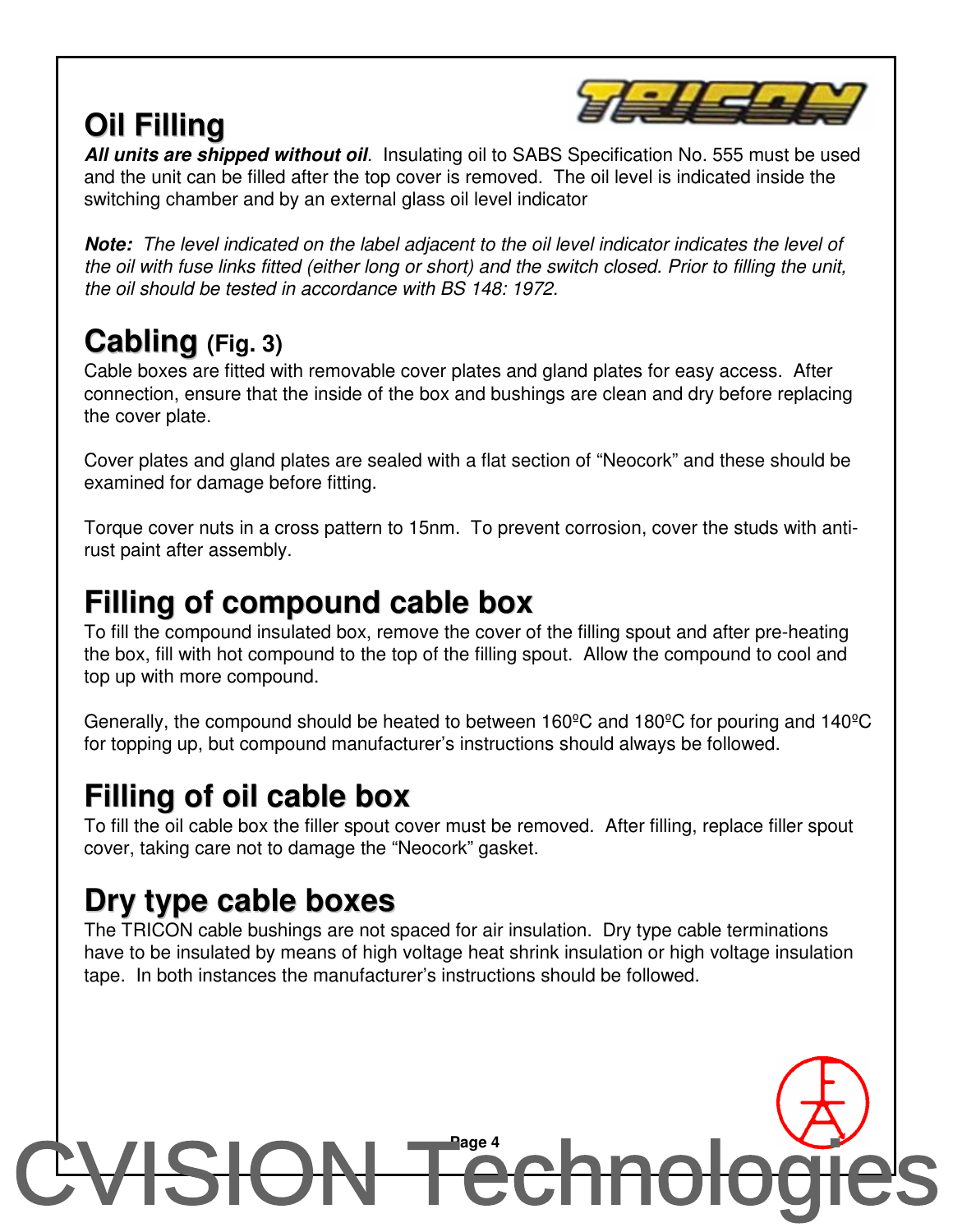

#### **Cable testing (Fig. 1 and 2)**

Cable testing prods are built into the unit and mounted on the sides, immediately above the associated cable terminations. They fold flat against the unit and are protected by a cover which is interlocked with the ring switch operating mechanism.

The cable testing cover can only be opened when the ring switch is in the "CABLE EARTHED POSITION". With the test cover open, the switch can be operated to the "OFF" position for testing purposes, but a strong interlock prevents the operation of the switch into the "SERVICE" position.

#### **To test the cable:**

- 1. Operate ring switch to "CABLE EARTHED" position.
- 2. Remove padlock from side cover interlock and open cover.
- 3. Unclip and rotate test prods until they are fully extended.
- 4. Press prods downwards. This will engage the prods on the bushing contacts.
- 5. Apply the necessary test connections to the prods.
- 6. Operate the switch from "CABLE EARTHED" to "OFF" position. Tests can now be performed.
- 7. After tests are completed, operate the switch from "OFF" to "CABLE EARTHED" position to discharge cable.
- 8. Remove test connections.
- 9. Withdraw test prods and fold against the tank, close test access cover and padlock interlock arm with cover.
- 10. Ring switch is now operational in all positions.

### **Operating Instructions**

*WARNING: MECHANISMS CAN BE DAMAGED IF THE UNIT IS OPERATED WITHOUT THE TANK BEING FILLED WITH OIL AND/OR WITHOUT FUSES.*

### **Ring Switches (Fig. 1)**

The operating bosses for the Ring Switches are located on the front right and left hand sides of the unit.

A spring loaded selector bar blocks the cable earth position thus ensuring that any movement to "CABLE EARTHED" position is clearly premeditated to prevent accidental switching to earth.

The selector bar is also used to padlock the switch in any position. The selector bar will also prevent the switching through from service to earth position and vice versa.

WARNING: - If the unit is switched with out the front cover fitted, this interlock is defeated and it *is possible to switch through from service to earth and vice versa.*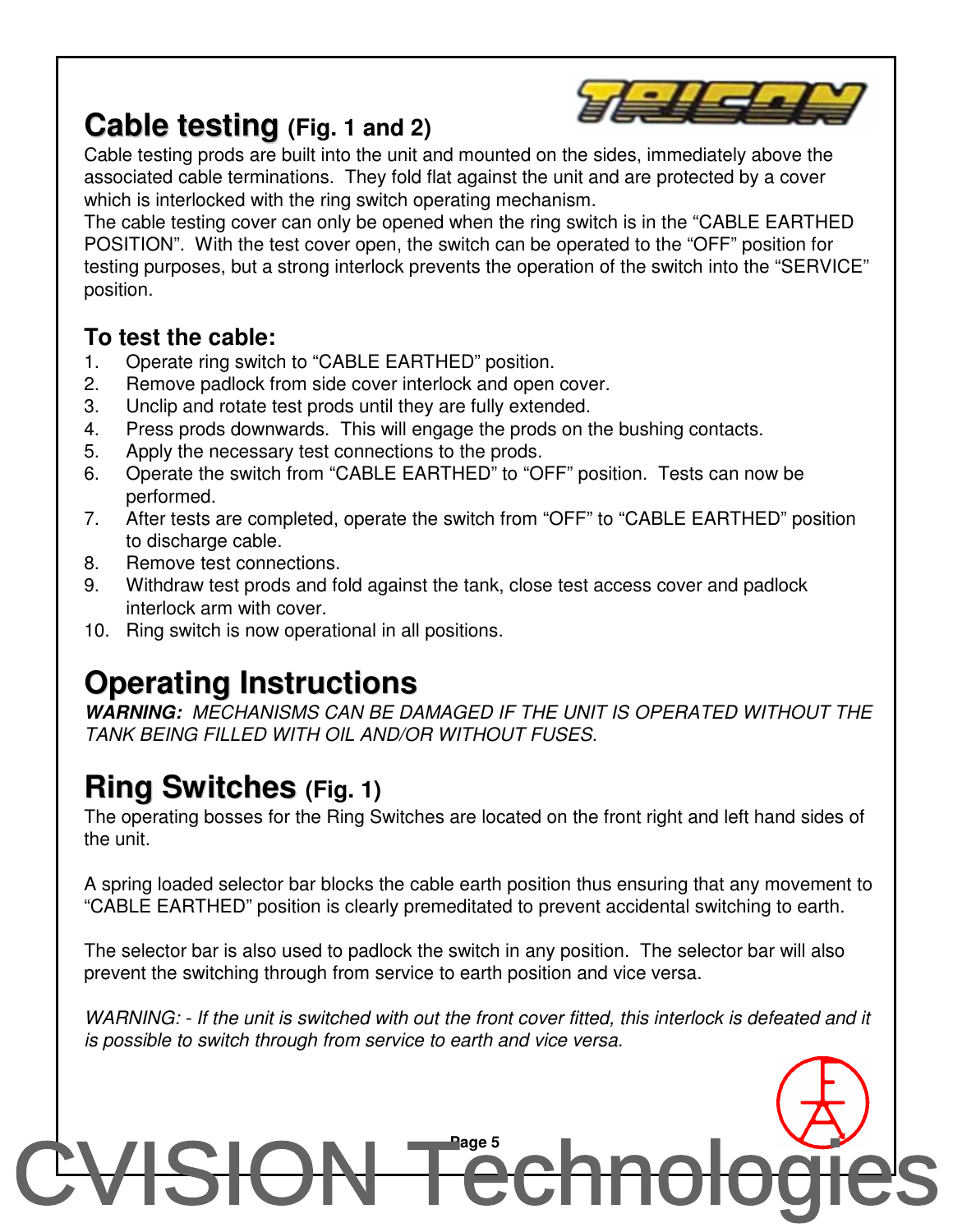

#### **Ring Switches (Fig. 1)**

#### **To operate switches from "OFF" to "SERVICE" position:**

Without moving the selector bar, insert the handle into the operating boss and rotate in an anti clockwise direction for the left hand ring switch or in a clockwise direction for the right hand ring switch.

#### **To operate switches from "SERVICE" to "OFF" position:**

Reverse the direction of rotation explained above.

#### **To operate switches from "OFF" to "CABLE EARTHED" position:**

- 1. Move selector bar against the spring pressure and insert the handle into operating boss.
- 2. Rotate the handle in a clockwise direction for the left hand ring switch or anticlockwise for the right hand switch.

#### **To operate switches from "CABLE EARTHED" to "OFF" position:**

- 1. Move selector bar against the spring pressure and insert the handle into operating boss.
- 2. Reverse the direction of rotation explained above.

### **Transformer Fuse Switch (Fig. 1)**

The operating crank is situated in the front top right hand side of the unit. The switch position indicator is located to the right of the operating crank. The fuse switch mechanism is of the type where the fuse carrier is a moving component. It carries the fuse from the "ISOLATED" position, through the "OPEN" position and on to the "CLOSED" position in one movement, the latter part of the stroke being by means of an independent spring operated mechanism.

Access to the fuses is only possible once they have been isolated and earthed (Earthing of the fuse links is automatic in the isolated position).

The interlocked hinged cover is opened on the front face of the unit. The fuse clip can only be released when the cover is open and the fuses are easily removed for replacement. The strikers are visible immediately the cover is opened. Any attempt to re-close without replacing the expended fuse is prevented by early operation of the trip-all-phases device.

#### **To operate switch from "ISOLATED" to "CLOSED" position:**

- 1. Ensure fuse links are fitted.
- 2. Move interlock bar to the left to free the operating crank and trap the fuse access cover.
- 3. Insert handle in operating crank, move downwards until spring resistance is felt and indicator shows "OPEN" position.
- 4. Continue the downward movement compressing the spring until the mechanism fires.
- 5. The switch is now closed and the indicator should show "CLOSED" position.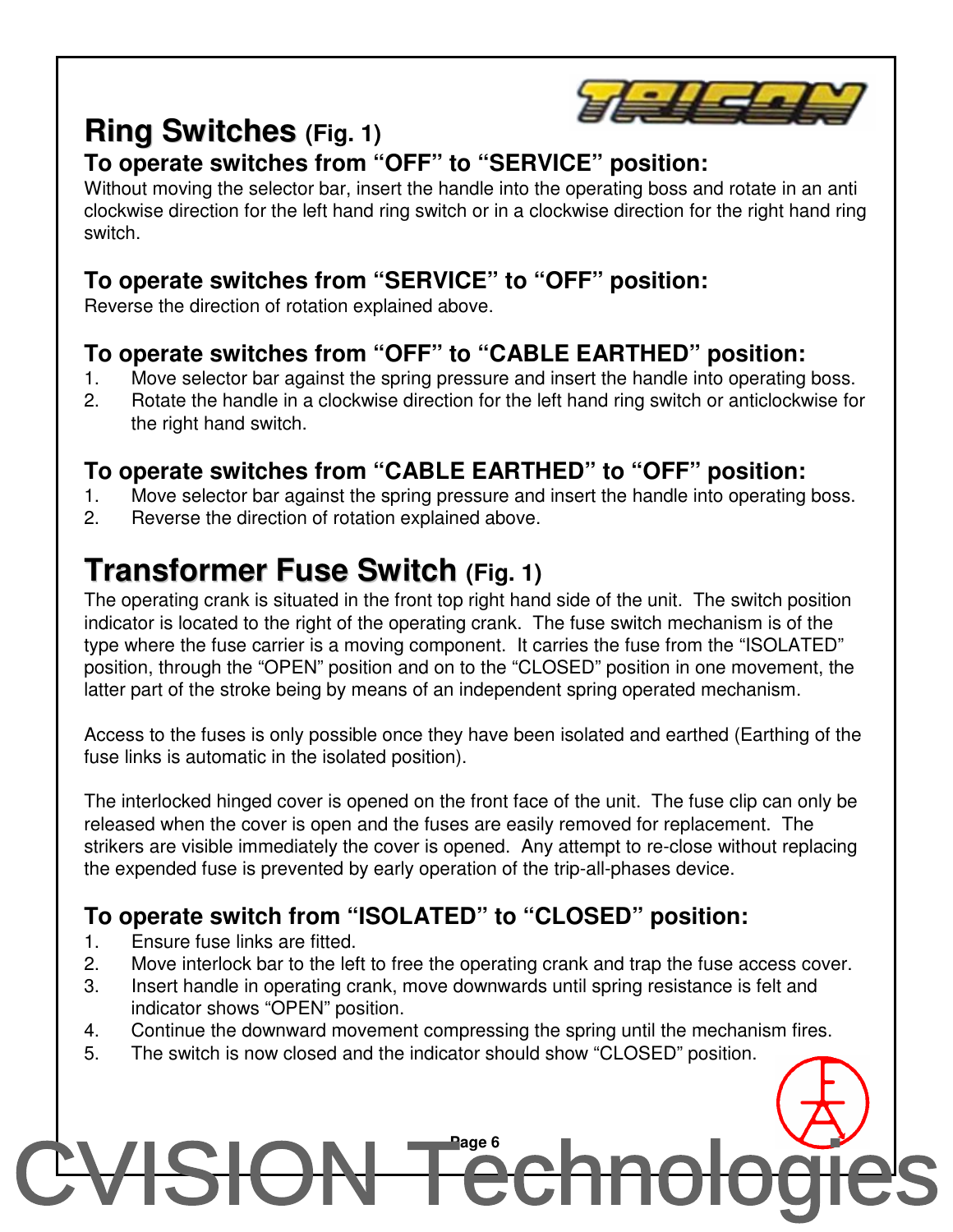## **Transformer Fuse Switch (Fig. 1)**



#### **To operate the switch from "CLOSED" to "OPEN" to "ISOLATED" (Manual Trip)**

- 1. Insert handle in operating crank and move upwards the switch will trip after a small amount of travel. The position indicator will show OPEN position.
- 2. Continue the upwards movement of the handle until the ISOLATED position is reached.

## **Fitting / Replacing fuse links (Fig. 4)**

- 1. Ensure that the transformer switch is in the isolated position.
- 2. Slide interlock bar to the right to free fuse access cover and earth the transformer bushings (see below).
- 3. Open fuse cover.
- 4. Unclip front fuse spring clip
- 5. Push fuse link and simultaneously lift fuse link up, release pressure on fuse and remove
- 6. Place new fuse into the fuse carriage (*ensuring that striker pin is towards the front of the unit*) locating the link with the rear fuse holder and push backwards and down to locate the fuse behind the front fuse contact lip.
- 7. Re-engage the fuse spring clip.

*Note: If fuse spring clip is not engaged correctly, the switch will not latch into the CLOSED position. Repetitive attempts to close the switch in this condition can damage the mechanism.*

### **Changing fuse sizes (Fig. 5)**

The fuse carrier is designed to accommodate either 256mm or 361mm length fuses without the need for extra parts.

The following procedures can be followed to change the fuse carrier configuration:

- 1. Isolate and earth the incoming supply.
- 2. Ensure the transformer switch is in the isolated position and the transformer bushings are earthed.
- 3. Remove the top cover.
- 4. Remove the four M8 bolts securing the fuse carrier.
- 5. Remove the fuse carrier.
- 6. Refer to figure No. 5 to change position of the rear fuse holder.
- 7. Replace fuse carrier and top cover.

**Note:** Care should be taken not to distort or damage the fuse carrier bottom contacts.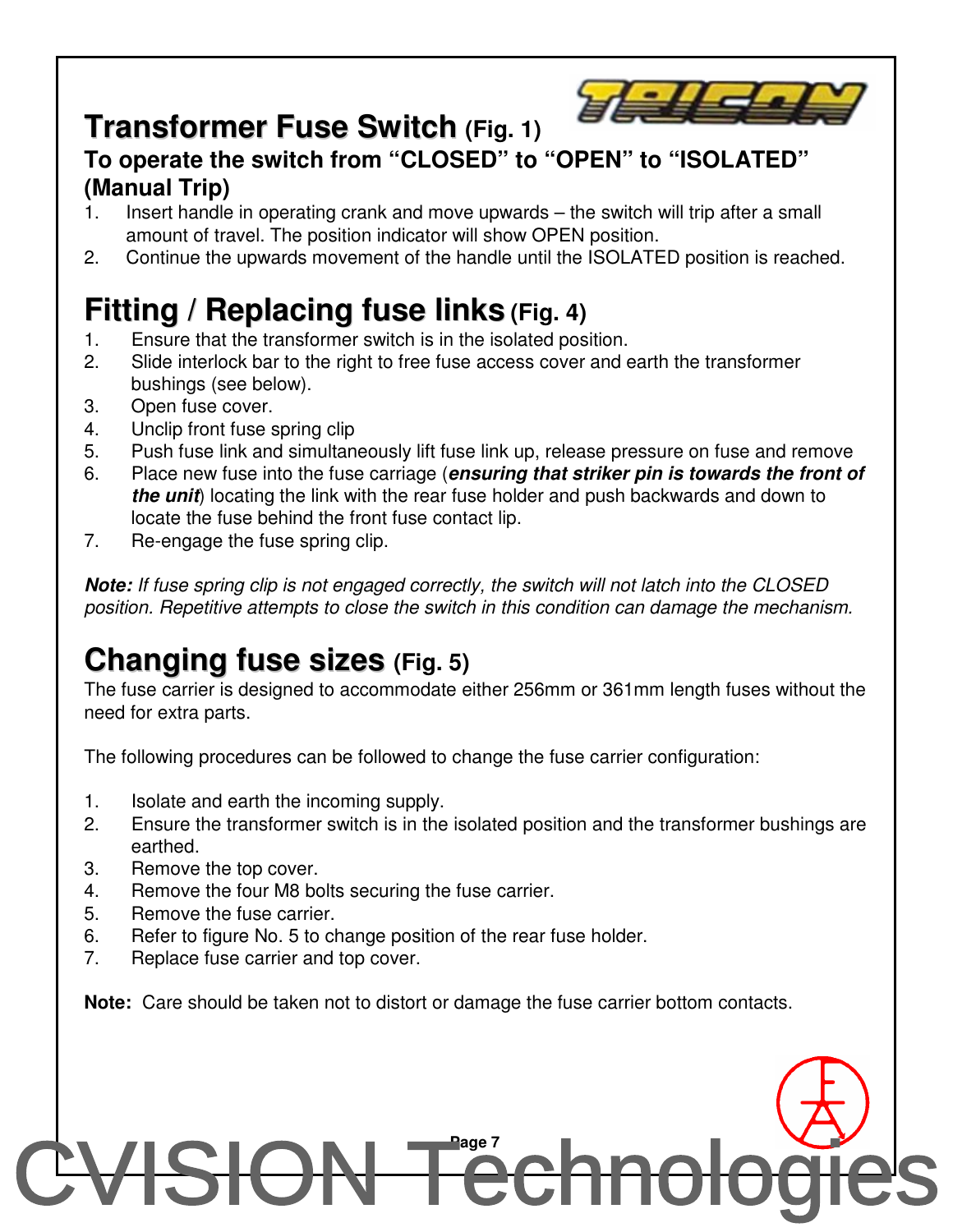

#### **Transformer Earth Switch**

#### **To operate the switch from "OFF" to "ON":**

- 1. Manual or reverse trip the fuse switch as above.
- 2. Move interlock bar to the right to trap the operating crank.
- 3. Insert handle in earth switch operating crank, move downwards, continue the downward movement compressing the spring until the mechanism fires.

#### **To operate the switch from "ON" to "OFF":**

- 1. Insert handle in earth switch operating crank, move upwards, until you are able to slide the interlock bar to the right and trap the operating crank.
- 2. You are now able to operate the Transformer fuse switch as directed above

### **Maintenance**

Before carrying out any of the maintenance procedures mentioned below, ensure that the unit is disconnected from the supply and earthed. Additionally any other standard procedures necessary to render the equipment safe must be carried out.

### **Mechanisms**

TRICON mechanisms are designed to perform a minimum of 1000 service-free operations and only an annual inspection for corrosion is necessary. To inspect, remove top and front covers, check for corrosion spots and cover springs with fine grease. Examine the sides of the unit for any signs of oil leaks.

## **Contacts / Oil**

Contacts are designed to withstand the rated through fault current without damage, therefore, no inspection is required in cases of fault current passing through the switch. The switch is capable of two full fault makes in the service position and two full fault makes in the earth position before any inspection of the contacts becomes necessary. Due to the very short arcing times little damage is caused to the contacts during load operations, however, oil testing after 100 operations is recommended. (BS 148 1972).

### **Paint**

Any damage to the protective coat of paint should be repaired at the first opportunity to prevent corrosion from setting in.

The units should be stored in a warm, dry and well ventilated place.

Outdoor storage is not recommended, but if unavoidable, units should be protected from rainfall and direct sunlight. Also, precautions against condensation should be taken.

## **Page 8** [CVISION Technologies](http://www.cvisiontech.com)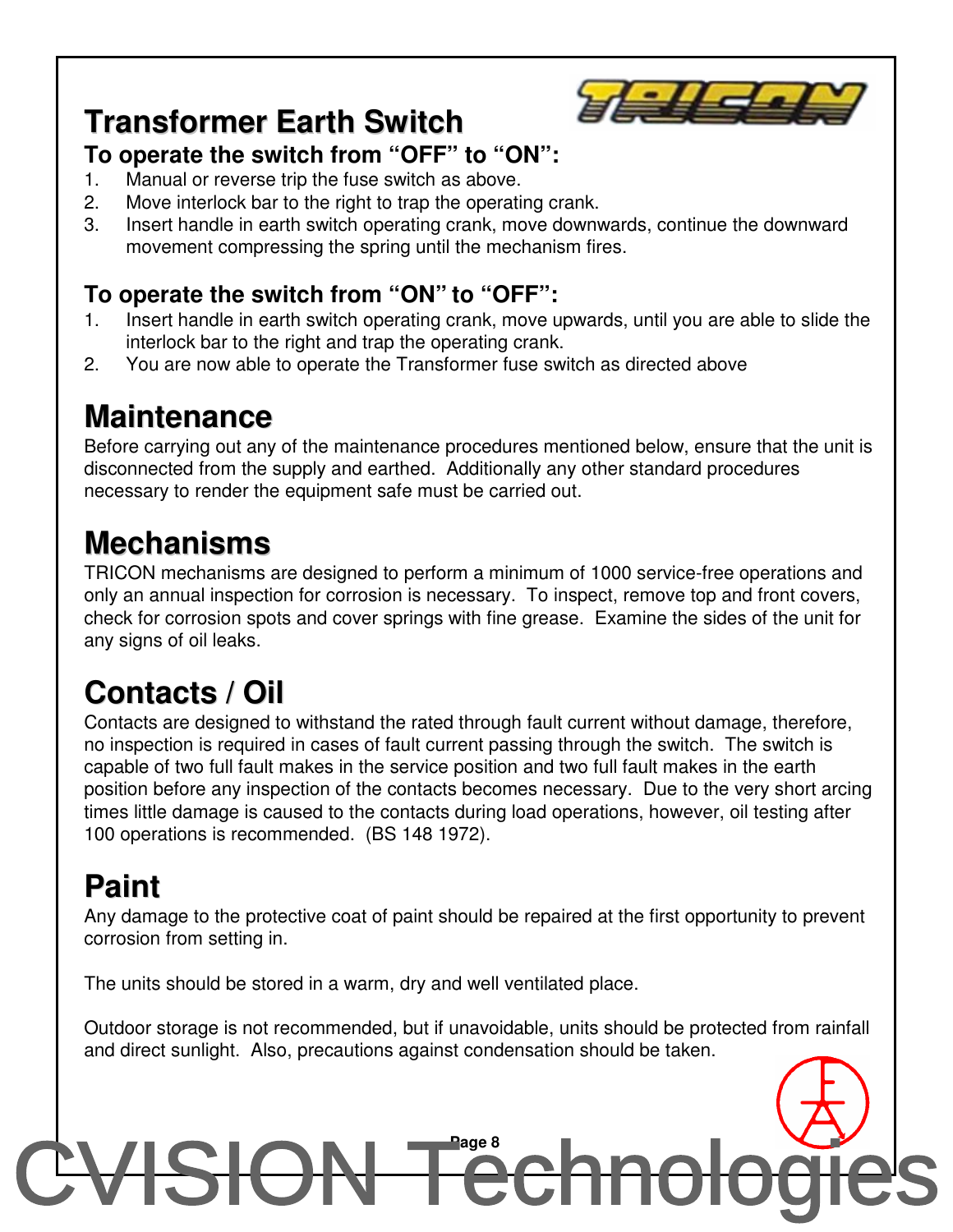#### **Fuse link operation**



After fuse link operation, the fuse carrier will be in the OPEN position and the operating crank has to then be re-set to the isolated position to gain access to the fuse links.

**Note:** When one or more of the fuse links are operated, the fuse mechanism will not latch on the CLOSED position before the affected fuse links are replaced. Repetitive attempts to close the switch with a blown fuse link may cause damage to the mechanism.

*It is recommended that all three fuse links are replaced with "Busman" fuse links only and that special attention is paid to ensure that the front fuse retaining clip is replaced correctly (Fig 5)*

### **IMPORTANT NOTE:**

Instructions contained herein cover the whole range of standard variations and therefore will not necessarily apply completely to every unit. Please read carefully and understand them before attempting any operation or adjustment.

Instructions given are for the information and guidance of the user but the company cannot accept responsibility for the manner in which they are observed, nor for any consequences thereof.

Designs are constantly being improved and consequently there may be small differences in detail of the equipment supplied and that described in this manual.

#### **SHOULD YOU HAVE ANY QUERIES OR WOULD LIKE FURTHER INFORMATION OR CLARIFICATION PLEASE CONTACT YOUR SUPPLIER**

| <b>Ratings</b>                                             | <b>Ring</b><br><b>Switch</b> | <b>Earth</b><br><b>Switch</b> | <b>Fuse</b><br><b>Switch</b> | <b>Integral</b><br><b>Earthing</b> |  |
|------------------------------------------------------------|------------------------------|-------------------------------|------------------------------|------------------------------------|--|
| Maximum rated voltage                                      | 12kV                         |                               | 12kV                         |                                    |  |
| Impulse withstand voltage                                  | 95kV                         |                               | 95kV                         |                                    |  |
| Switch through current                                     | 630A                         |                               | 100A                         |                                    |  |
| Unit fault rating                                          | 400MVA                       | 400MVA                        | 400MVA O                     |                                    |  |
| Unit short term current (3s)                               | 20kA                         | 20kA                          |                              | 2.1kA $\Delta$                     |  |
| <b>Peak making capacity</b>                                | 50kA                         | 50 <sub>k</sub> A             |                              | 5.25kA $\Delta$                    |  |
| <b>Breaking capacity</b>                                   | 630A                         |                               | 560A <b><i>K</i></b>         |                                    |  |
| <b>O</b> When fitted with fuse links to BS 2696 or IEC 282 |                              |                               |                              |                                    |  |
| <b>K</b> Fitted with solid links                           |                              |                               |                              |                                    |  |
| $\Delta$ Optional                                          |                              |                               |                              |                                    |  |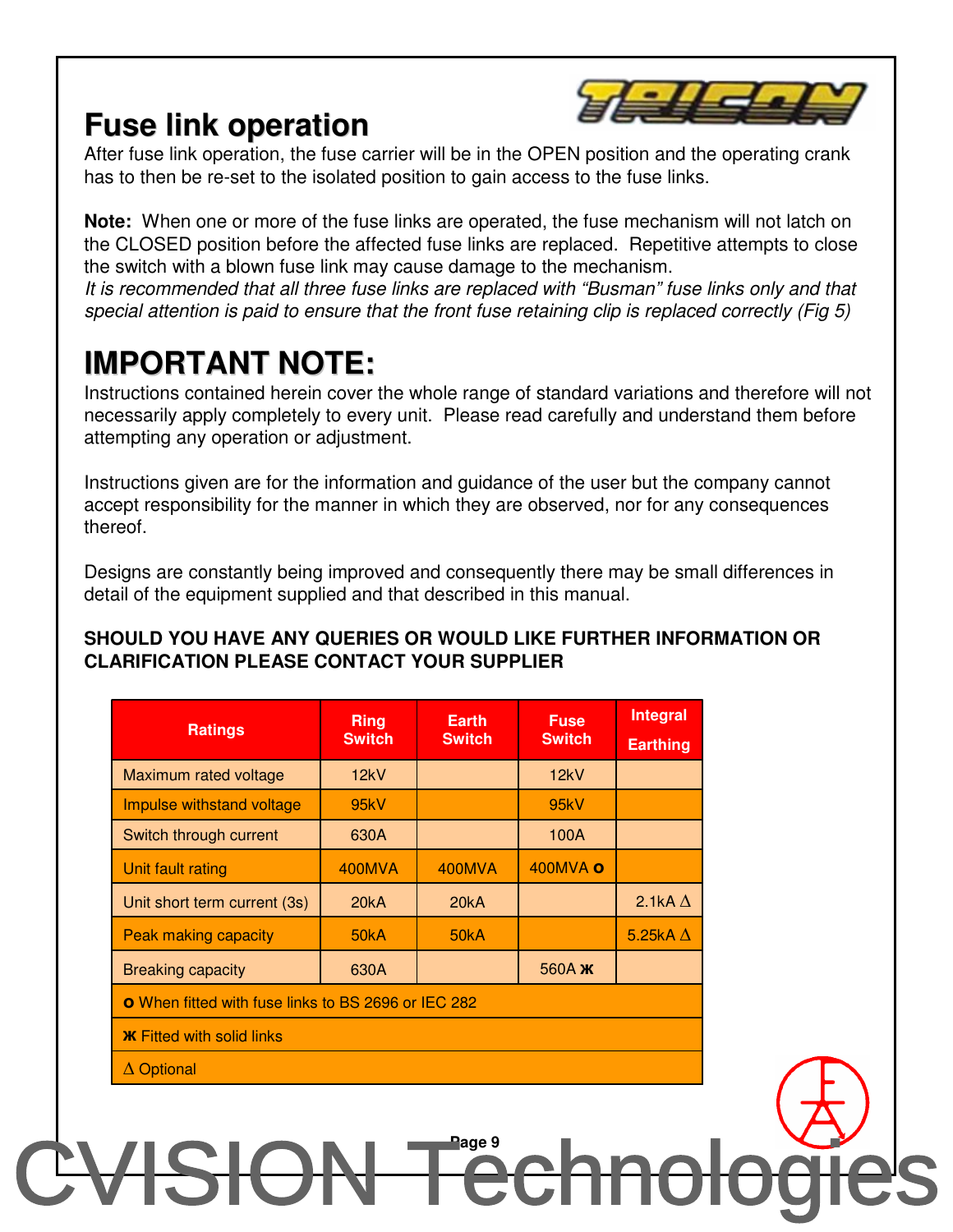#### **FIGURE 1**

- $1)$ Fuse access cover
- Interlock bar 2)
- Operating crank 3)
- Position indicator 4)
- 5) Operating crank
- Selector bar 6)
- 7) Padlock lugs
- 8) Ring bushings
- 9) Cable test access cover
- 10) Cable test cover interlock
- 11) Earth switch

#### **For Ring & Fuse Switches** & Cable Testing

#### **FIGURE 2**

- 1) Transformer switch bushing
- 2) Ring switch bushing
- 3) Cable test access cover (OPEN)
- 4) Cable test cover interlock
- Test prods 5)

#### **For Cable Testing**

# CVISION Tech

᠗

⋒

11

 $\circledcirc$ 

 $\circledR$ 

(7

G,

(6

P

2

 $\left( \frac{1}{2} \right)$ 

 $\mathsf{g}$ 

10)

7

5)

 $6<sup>2</sup>$ 

3

C

 $\tau$ 

ਨ

 $\overline{\circ}$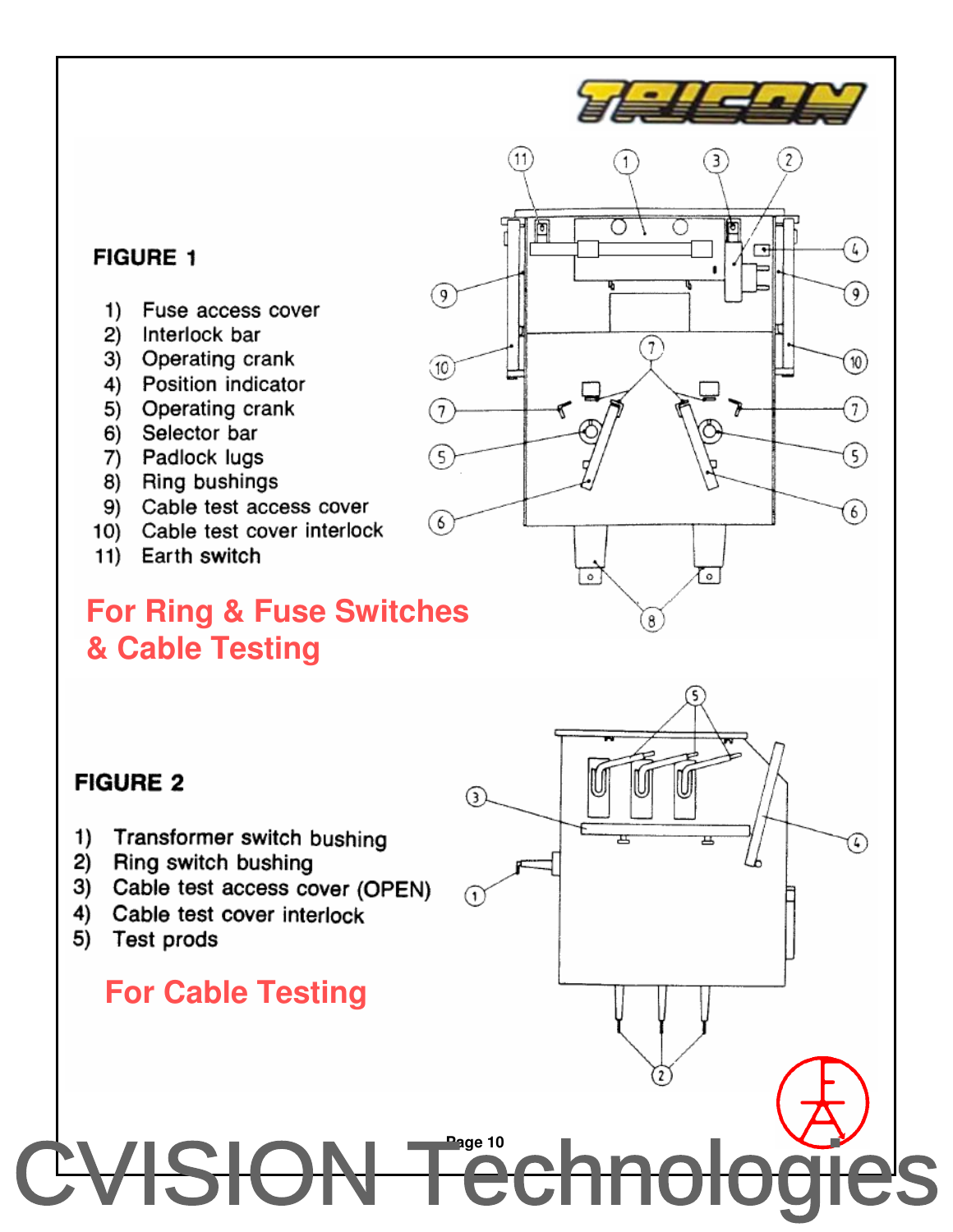





### **For Installation & Cabling**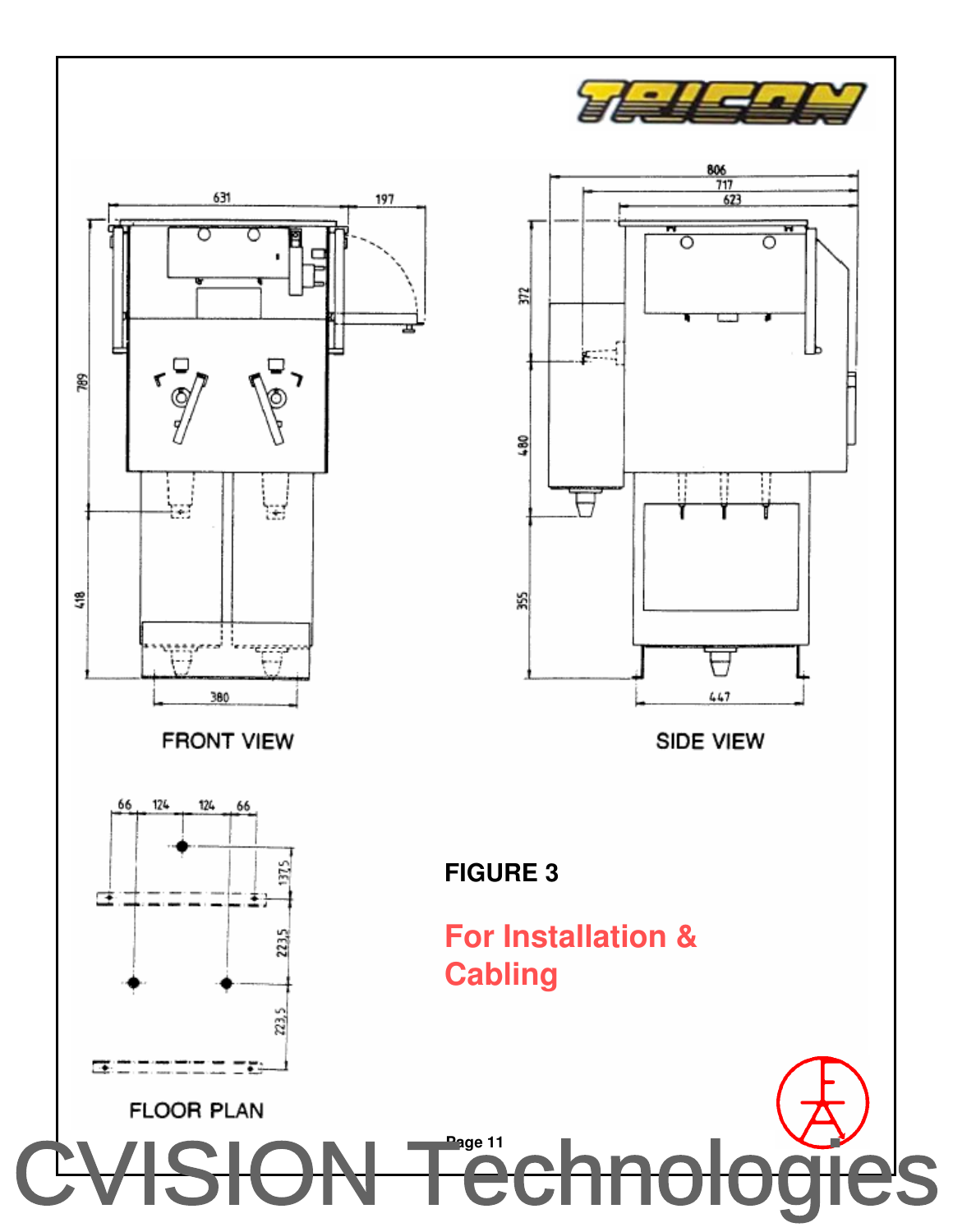

#### FIGURE 4.

- Fuse 1)
- Spring clip 2)
- Fuse contact lip 3)
- 4) Fuse carrier
- 5) Striker pin



#### **For Fitting / Replacing Fuse Links**

## **Page 12** [CVISION Technologies](http://www.cvisiontech.com)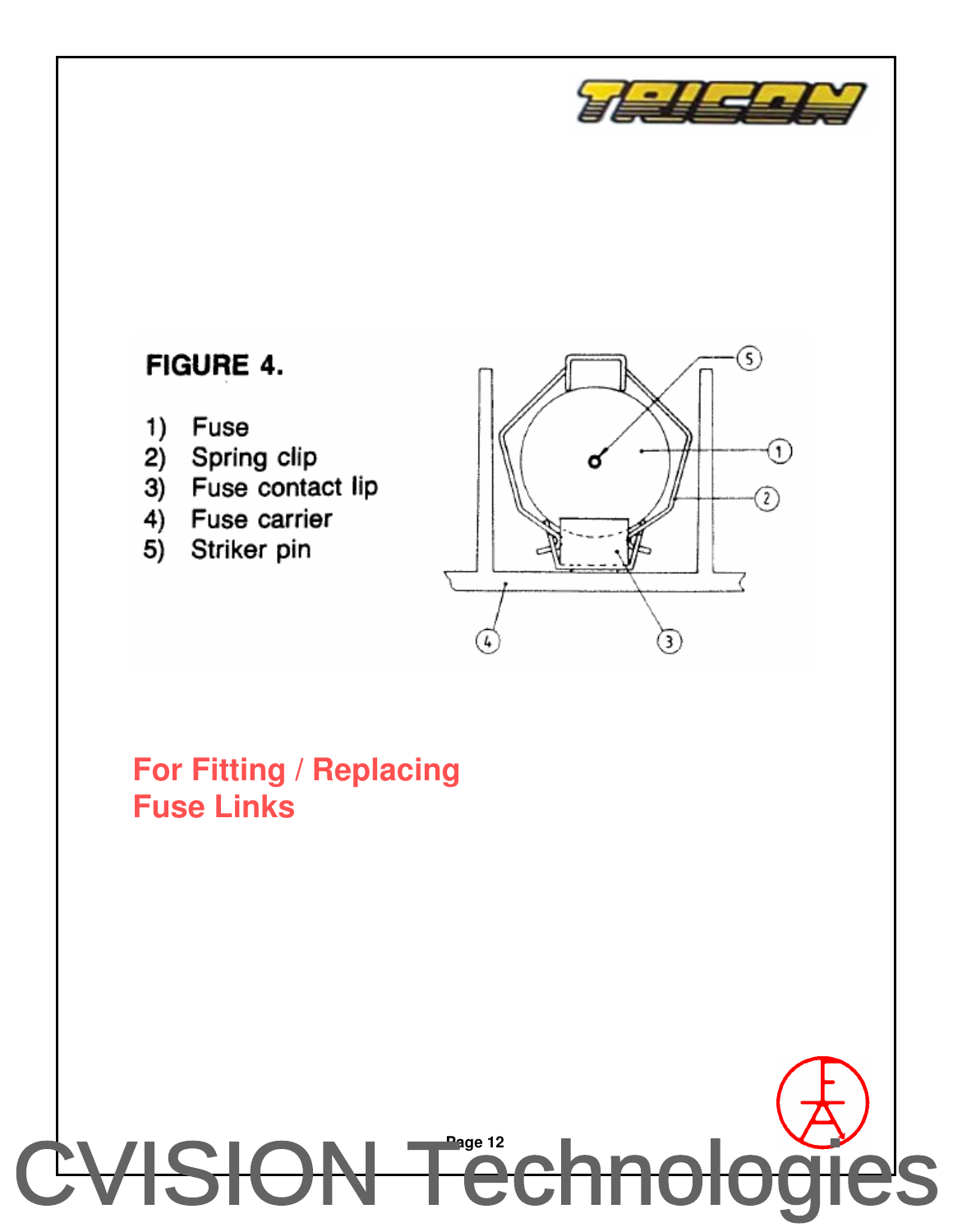

- Rear fuse holder 2)
- 3) Link bar
- 4) Rear fuse contact
- 5) M6 x 16 HEX head bolt
- 6) Front fuse holder
- 7) Spring Clip
- SION Ted